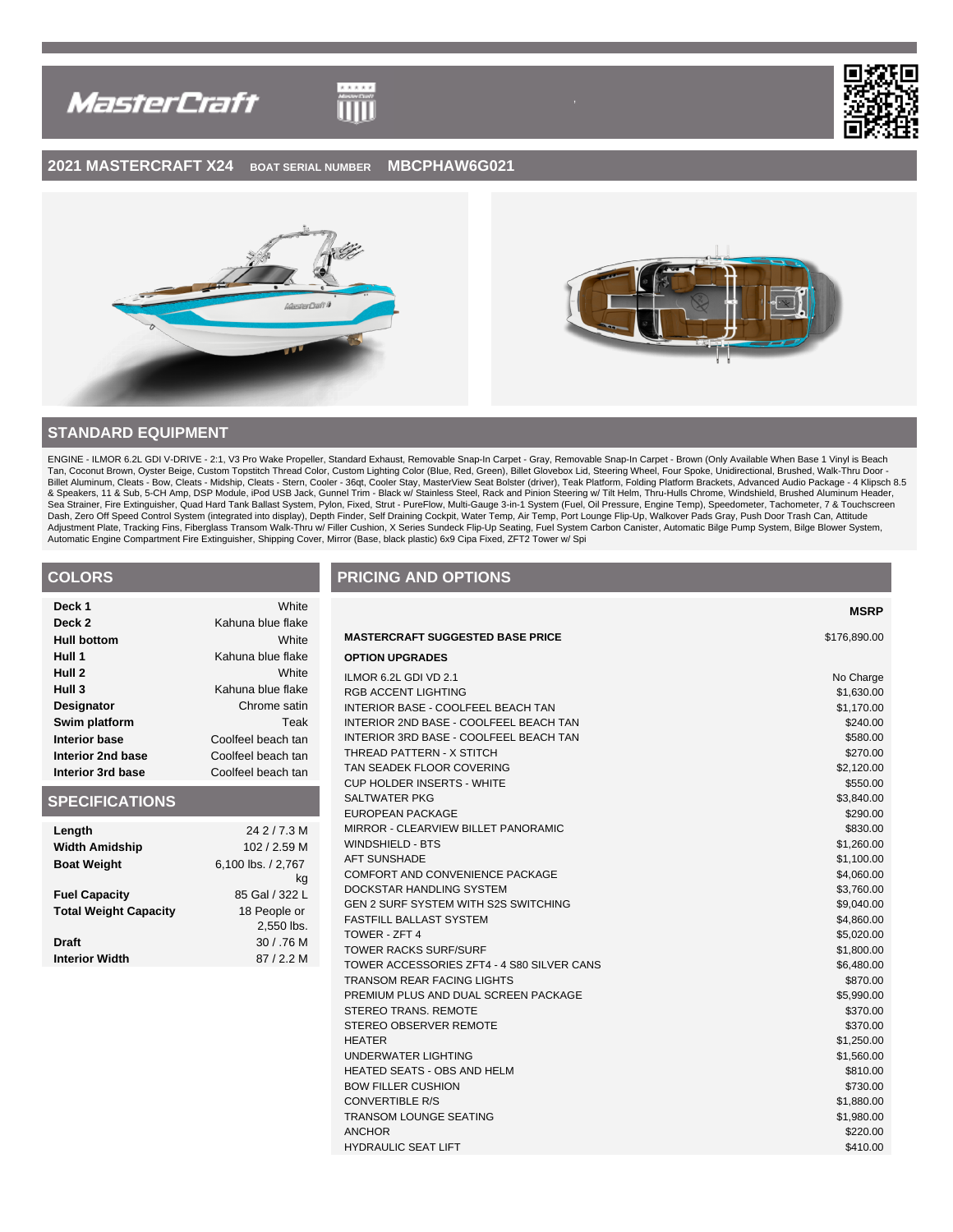|                                                          | <b>MSRP</b> |
|----------------------------------------------------------|-------------|
| DOCKING LIGHTS                                           | \$870.00    |
| DUAL BATTERIES INSTALLED                                 | \$1,130.00  |
| BATTERY CHARGER - 230 VOLT                               | \$670.00    |
| PLEASE SEE SECOND PAGE FOR ADDITONAL OPTION INFORMATION. |             |

"WHILE EVERY REASONABLE EFFORT IS MADE TO ENSURE THE ACCURACY OF THIS DATA, WE ARE NOT RESPONSIBLE FOR ANY ERRORS<br>OR OMISSIONS CONTAINED ON THESE PAGES. PLEASE VERIFY ANY INFORMATION IN QUESTION WITH A DEALERSHIP SALES<br>REP